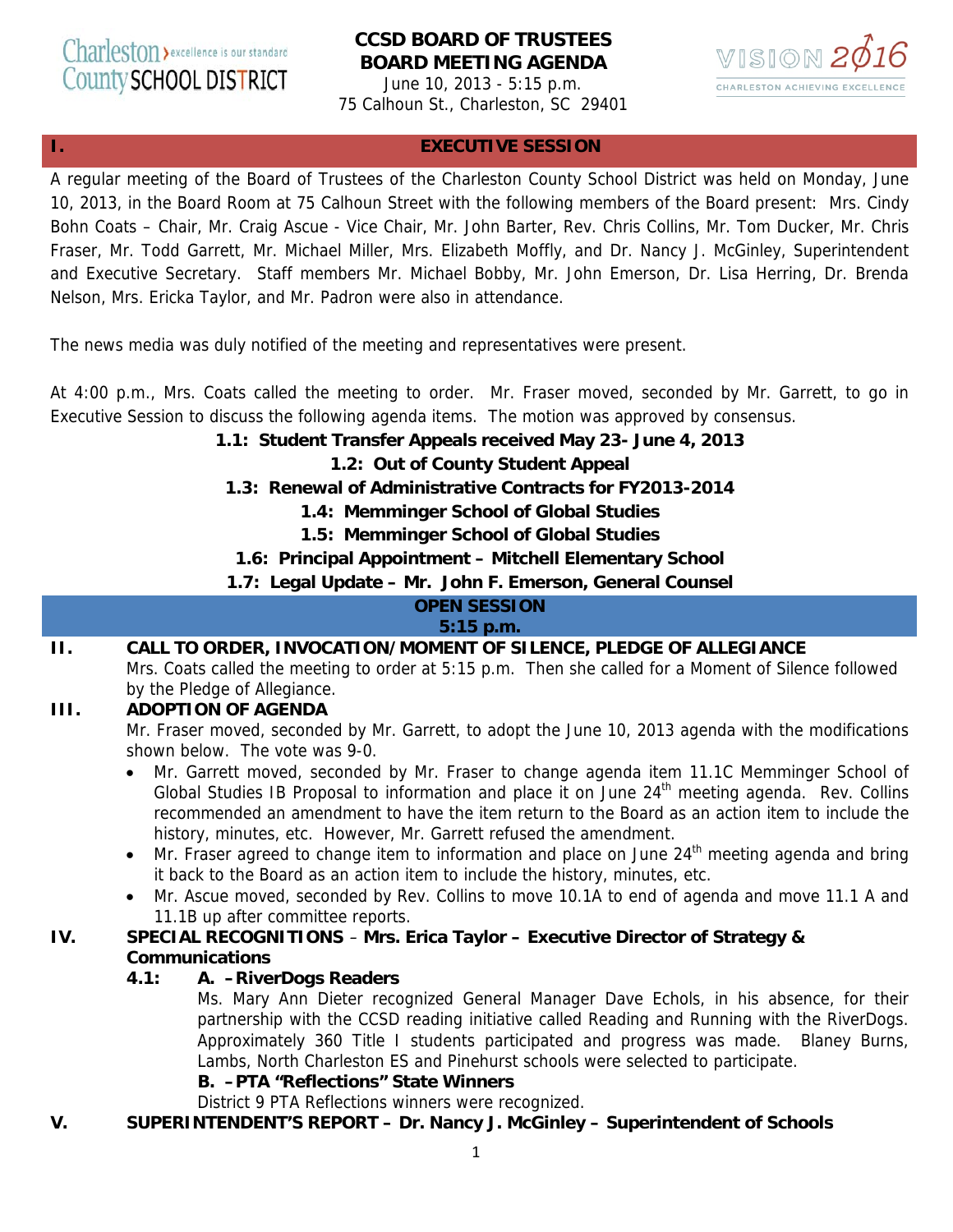- Dr. Nancy McGinley reported the following:
	- Dr. McGinley reported that the district lost two students during the last week. Payton Moore, a student at Mt. Pleasant Academy and Adraius Jenkins, a Haut Gap student. She requested a moment of silence in remembrance of the two students at Mt. Pleasant Academy and Haut Gap MS. Prayers and sympathy to both families.
	- Graduation board members were thanked for attending graduations. Principal Judith Peterson at Academic Magnet was given an apple by each of her 200 graduates. Mrs. Mary Runyon shook hands of 380 graduates while Ms. Lucy Beckham shook hands with 750 graduates.
	- Charleston Educators Symposium starts tomorrow at the joint campus of Academic Magnet and School of the Arts. Board members were invited to attend. The symposium attracts educational leaders from across the state and country, and it empowers teachers and administrators with skills and information necessary to realize Charleston Achieving Excellence: Vision 2016. The keynote speakers include Rebecca Mieliwocki, 2012 National Teacher of the Year, Pedro Noguera, Professor in the Steinhardt School of Culture, Education and Human Development at New York University and Marian Wright Edelman from the Children's Defense Fund.
	- The First Reading of the Budget will be presented tonight. Mr. Bobby will present the details that the board requested at the last meeting. Senior staff continues to look for ways to repurpose expenditures to enable the district to fund priorities including some of the Cost of Living Adjustment (COLA) for valued employees.

# **VI. VISITORS, PUBLIC COMMUNICATIONS**

- 1. Mr. Anthony G. Bryant addressed the Board about an ethics complaint will be filed and the Justice Department's concern regarding land use for businesses. Mr. Bryant attempted to read a letter. However, due to time restraints, the letter was given to the Board member.
- 2. Mr. Edward Potter addressed the board in support of increasing funding allocations for large schools. Mr. Potter said students at large schools are being shortchanged because of the old funding model. He urged the board to support the new model.
- 3. Rev. John Paul Brown expressed concerns regarding a rumor about changing of the name of Burke High School. He urged the Board to allow input from the Burke HS Alumni if a name change is considered in the future.
- 4. Ms. Janeen S. Zaio expressed concerns about the proposed International Baccalaureate Program at Memminger. She suggested there was no evidence that the IB program is a valuable program. She suggested a Montessori program should be considered instead. Also she encouraged members of the Board review a website called "The Truth about IB Programs".
- 5. Ms. Allison Leggett expressed concerns about the funding allocation for Wando and other large schools. She suggested additional funding be allocated to large schools.
- 6. Ms. Katherine Bloder addressed the Board regarding the inequity of funding allocation for larger schools.
- 7. Mr. Bob Veronee, a West Ashley HS parent, expressed concerns about funding allocation for large schools.
- 8. Ms. Suzanne Burbage, a West Ashley HS parent, expressed concerns about the funding allocation for large schools. She suggested the board review specific needs of the large schools to include the funding for clerical staff.
- 9. Ms. Heidi Shetton, a West Ashley HS parent, expressed concerns about the funding allocation for larger schools. She asked the board to provide funding required to support West Ashley HS with adequate staff.
- 10. Ms. Suzanne Hardie addressed the board on behalf of the Charleston Area Justice Ministry that supports the district's goals. She urged the Board to support the Early Childhood proposal for four year olds.
- 11. Mr. Ren Manning, member of the Charleston Area Justice Ministry, urged the Board to consider the proposal to include Early Childhood slots in the 2013-14 budget.
- 12. Mr. Jeremy Rutledge, a Clergy with the Charleston Area Justice Ministry, addressed the Board in support of Early Childhood proposal.
- 13. James Leggett, a Wando HS student, addressed the Board in support of program funding for large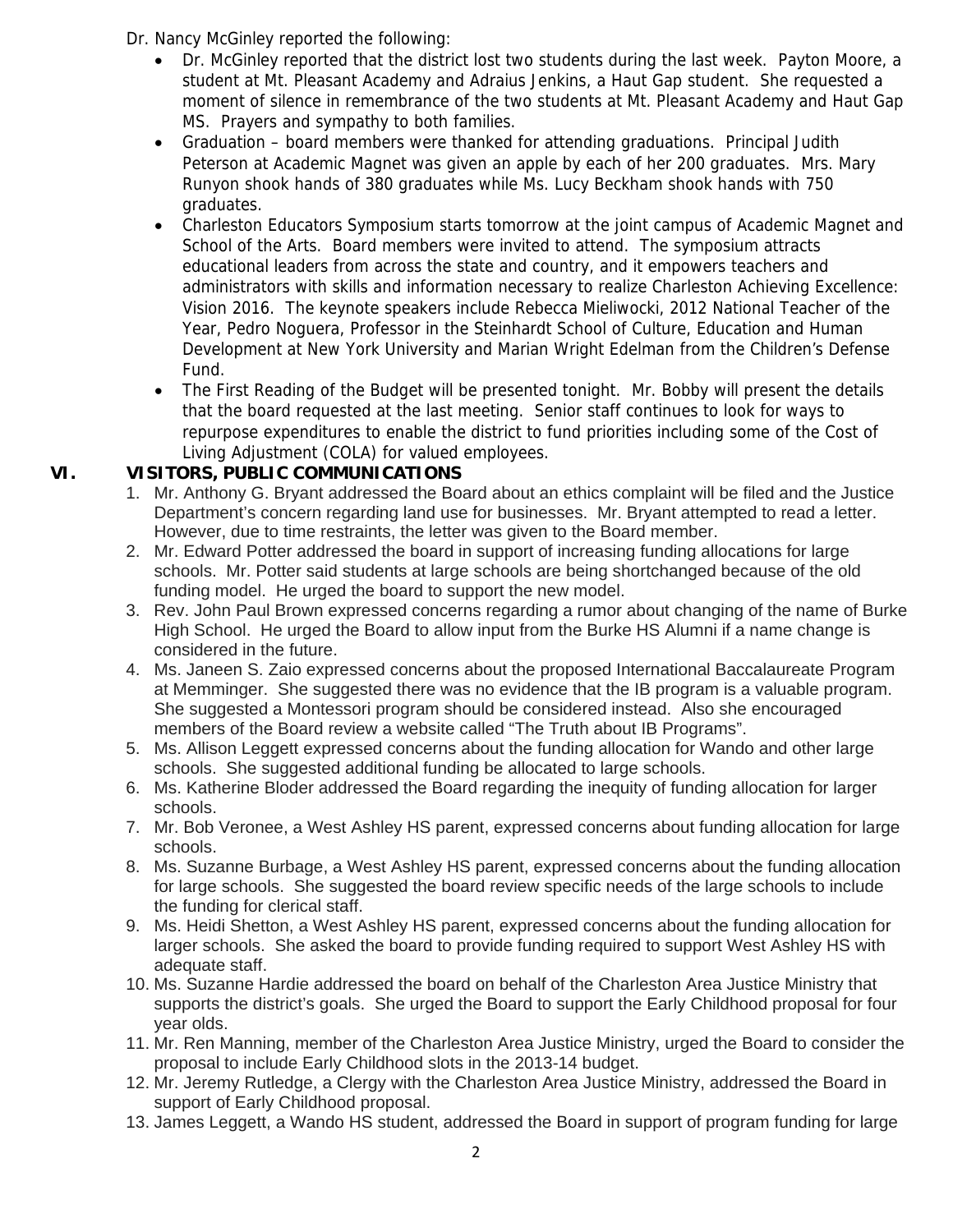schools.

14. Mr. Eric Jackson, director of RJ Inc, expressed concerns related to rumors about changing the name of Burke HS. He also addressed concerns about Title I suspensions and the efforts of his organization to address these concerns.

Mrs. Moffly noted that she wasn't aware of a name change for Burke HS.

- 15. Mr. Patrick Hayes expressed concerns about the number of struggling readers in CCSD. He urged the Board to consider a millage increase.
- 16. Mr. Chuck Turner addressed the Board in support of the Large School Initiative. He asked the board to fully fund the initiative.
- 17. Ms. Millicent E. Brown addressed the Board about the proposed plan to revitalize the Burke HS program. She stressed the importance of commitment and a budget line item to create a serious revitalization effort.
- 18. Mr. Michael Murray expressed concerns about funding at east cooper schools. He urged the board to consider an additional \$5 million for east cooper school or the district would consider going charter.
- 19. Dr. Barbara Dilligard addressed the board about rumors related to the renaming of Burke HS. She said everyone became concerned after it was suggested at a recent neighborhood meeting. She also said Burke is 103 years old and it continues to serve the community with great courage and fortitude. She spoke about Burke's potentials and University Project proposal. She urged the Board to work with the community and approve funding for the University Project proposal.
- 20. Ms. Lori Carroll, a Wando HS Fine Arts Department representative, addressed the Board about the funding allocation for large schools in CCSD.
- 21. Ms. Jodi Swanigan, principal of East Cooper Montessori Charter School, represented others Montessori supporters that were signed up to address the Board (Sharon Massar, Alys Campaigne, Audy Craig, Lara D'Eugenio and Kristen Johnson. She asked the Board to consider partnering with the charter school proposal to expand the school in the vacant Laing MS facility. She said while it is good for both parties it is also a risk for both parties.
- 22. Ms. Cynthia Hart, a Wando parent, addressed the Board about budgeting issues as it relates to Wando HS. She said development of labels such as School of the Arts, Academic Magnet HS, and charter schools work well. While Wando fits into the category of all those schools, it does not receive the allocations of those schools. She asked how gift money would be allocated as well as the challenged funds. She asked if Wando was eligible for fund next year. If not, the board should consider action to do otherwise.
- 23. Ross Cody, junior class president at Wando, said the new budget doesn't take a lot of funding issues in consideration.
- 24. Mr. Howard Chalmers, a Laurel Hill ES parent, addressed funding issues for large schools.
- 25. Reid Darby, a Wando HS student, addressed the Board about funding for his school. He also expressed a need for more AP teachers to allow Wando HS to keep its test scores up.
- 26. Ms. Tracey Hatchell, a Wando HS parent, addressed the board regarding a student transfer appeal for her daughter. She said her son was transferred to Wando earlier under No Child Left Behind.

## **VII. APPROVAL OF MINUTES/EXECUTIVE SESSION AGENDA ITEMS**

## **7.1: A. Open Session Minutes of May 28, 2013**

Mr. Garrett moved, seconded by Mr. Barter, to approve the open session minutes of May 28, 2013 with corrections. The minutes were approved 8-1-0 (Fraser abstained since he was absent at the last meeting).

Mr. Ducker said the minutes should say Mr. Garrett made the motion and not him because the vote was 7-2 - he opposed.

Mrs. Moffly said the discussion of \$3.4 million and use of Race to the Top funds was more in depth than what was recorded and she said inquired about the use of RTT funds. Dr. Herring response to Mrs. Moffly's inquiry was that RTT funds could be used to pay for trainers for Common Core training.

## **7.2: Executive Session Action Items of June 10, 2013**

The Board will voted on executive session items of June 10, 2013 which follows: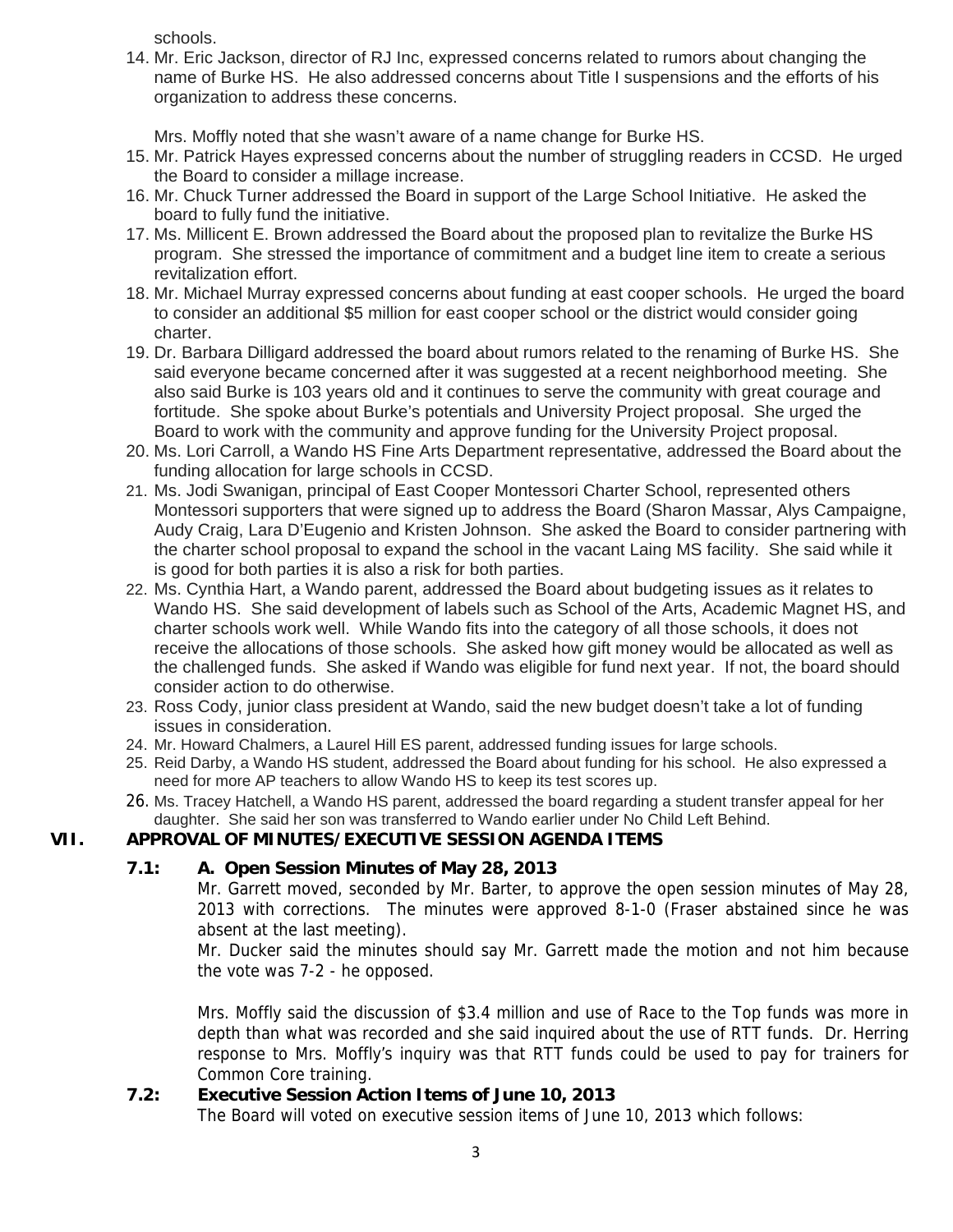# **1.1: Student Transfer Appeals**

# **Appeals received May 23- June 4, 2013**

Mr. Ascue moved, seconded by Mr. Ducker, to defer student transfer appeal request C to allow staff time to confirm the IEP. Student transfer appeals A, B, D, E, F, G, I, J, K were denied for the 2013-14 school year. Student transfer appeal H was pulled before the meeting. The vote was 9-0.

# **1.2: Out of County Student Appeal**

Mr. Ascue moved, seconded by Rev. Collins, to deny an Out of County Student Transfer Appeal Request for the 2013-14 school year. The vote was 9-0.

# **1.3: Renewal of Administrative Contracts for FY2013-2014**

Mr. Fraser moved, seconded by Mr. Miller, to approve the renewal of administrative contracts for FY2013-14. The vote was 8-1 Moffly opposed.

# **1.4: Memminger School of Global Studies**

Mr. Barter moved, seconded by Mr. Garrett, to approve the recommendation for change order to HITT Contracting for the Wentworth Park Lot, not to exceed \$350,000.00. The funding source is the One (1) cent sales tax revenues (Wave 1 Program Contingency Reserves). The vote was 9-0.

# **1.5: Memminger School of Global Studies**

Mr. Barter moved, seconded by Mr. Garrett, to approve the recommendation to reallocate funds for the Wentworth Street parking lot. The amount is \$400,000. The funding source is The funding source is the One (1) cent sales tax revenues (Wave 1 Program Contingency Reserves). The vote was 9-0.

# **1.6: Principal Appointment – Mitchell Elementary School**

Mr. Garrett moved, seconded by Mr. Fraser, to approve a recommendation to appoint Deborah Smith as the principal at Mitchell ES. The vote was 8-1 (Collins opposed).

# **1.7: Legal Update – Mr. John F. Emerson, General Counsel**

The Board received a legal update in executive session. However, no action was taken.

## **7.3: A. Financial Minutes of May 28, 2013**

Mr. Barter moved, seconded by Mr. Fraser, to approve the financial minutes of May 28, 2013. The vote was 9-0.

## **B. Financial Minutes of March 25, 2013 Update**

The Board received the updated financial minutes of March 25, 2013 as information.

# **VIII. CAE UPDATE**

## **IX. MANAGEMENT REPORT(S)**

NOTE: Agenda item 11.1A was moved up on the agenda during the Adoption of the Agenda.

**11.1A: Sullivan's Island Elementary School – Early Steel Package – Mr. Michael Bobby** 

Mr. Fraser moved, seconded by Mr. Garrett, to approve a recommendation to enter into a contract with Steel Works of the Carolinas, Inc., in the amount of \$371,027.00, for the Sullivan's Island Elementary School – Early Steel Package (Solicitation No. 13-CMG-B-004). The vote was 7-2 (Ducker and Moffly opposed).

After Mrs. Moffly suggested delaying early steel package and reallocate funds for Sullivan's Island at Carolina Park, Mr. Miller asked Mrs. Moffly for an explanation. Mrs. Moffly shared information on the three bands and said Sullivan's Island is in the life safety band. She spoke about a \$20 million allocation for a school in the north part of Mt. Pleasant plans to build new single family homes and there not being a budget in place to address the need within the next four years.

Mr. Miller asked about the possibility to reallocate the funds for another school. Mr. Bobby said legal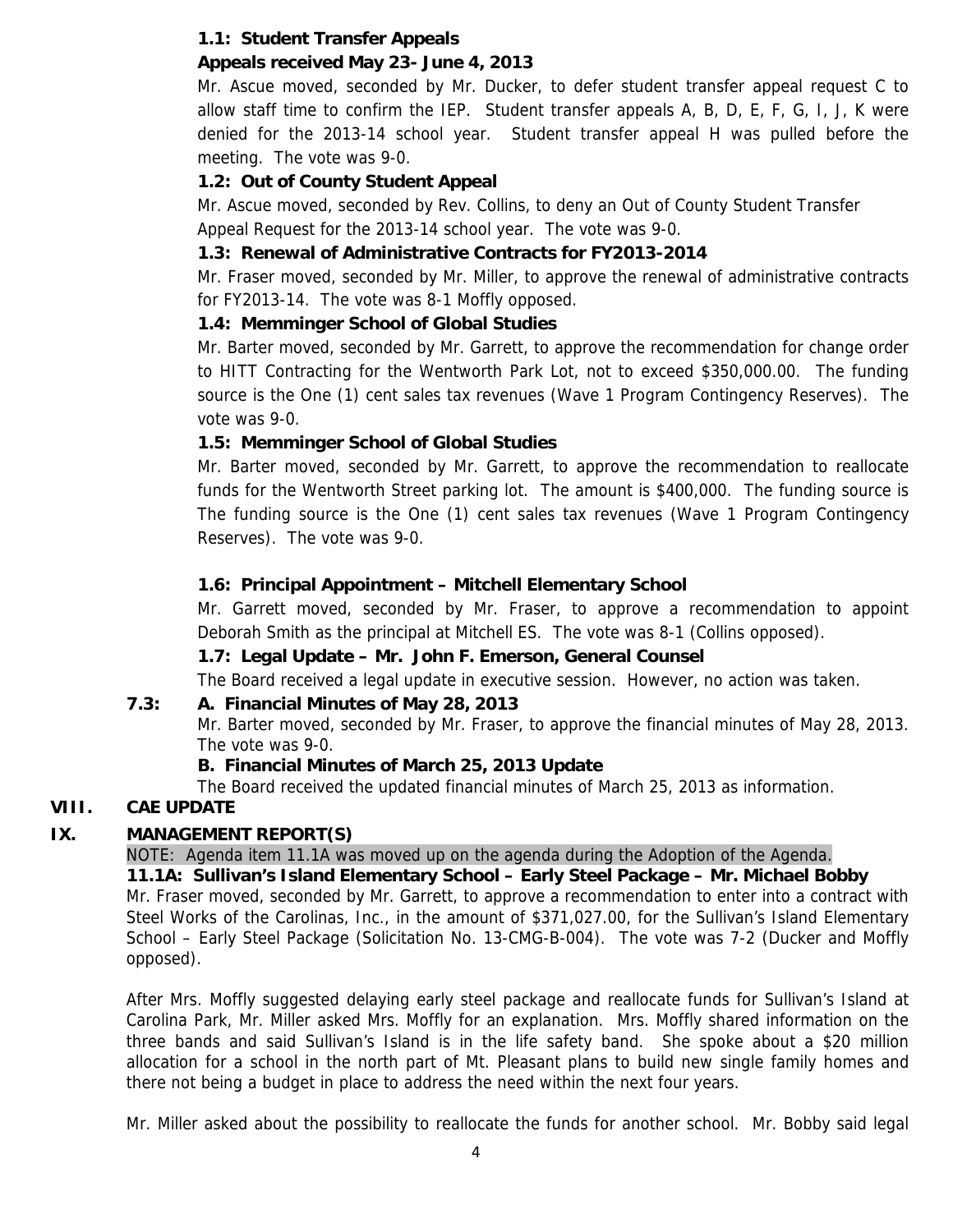counsel has advised staff a number of times about projects that it could be used for. If the plan was not included in the funding program, the funds could not be used for such purpose.

Mrs. Moffly disagreed and mentioned that funds were reallocated earlier from the 2005-2009 program. Mr. Miller asked what would happen if the Sullivan's Island building was halted. Mr. Bobby said a substantial amount of money already invested in the project. Then he mentioned the outstanding amount to be paid.

Mr. Fraser said the agenda item on the agenda publicly noticed was for the steel package. Therefore, it could not be changed. He called for the question.

Mrs. Moffly asked about the origination of funds for the reallocation and stated that Sullivan's Island was initially not on the list.

Mr. Ducker asked about delaying the steel package and its impact on Sullivan's Island. Mrs. Coats asked Mrs. Moffly if she wanted to amend the motion to delay the steel package. Mr. Fraser said he would not accept an amendment. However, Mrs. Moffly could offer another motion.

Mr. Miller asked when Sullivan's Island is scheduled to be finished. Mr. Bill Lewis said August 2014. Rev. Collins asked about plans to build a school in Carolina Park. Mr. Bobby said it was mentioned as a recommendation for the 2016 Building Program and possibly could be completed in 2018 if funding is approved. Also, there is no advanced design plans for Carolina Park. Mr. Lewis said it would have to be a large school and could possibly cost about \$40 million. Rev. Collins inquired further about left over contingency funds. Mrs. Coats said it could only be used for projects on the list.

Mrs. Moffly said the Board should reconsider the Sullivan's Island decision because of the small number of students residing on the island. She concluded that other students would have to be bused in.

#### **X. COMMITTEE REPORT(S)**

#### **10.1: Audit & Finance Committee – Mr. John Barter**

## **A. First Reading of the FY2013-14 Budget – Mr. Michael Bobby -**

Mr. Michael Bobby shared an overview of the proposed budget for the 2013-14 school year and staff responded to a number of questions from individual Board members. A summary of Mr. Bobby's overview follows:

- The Audit & Finance spent a lot of time reviewing the budget and responses to questions they asked are provided.
- There is no legal requirement to have two readings. Tonight the board is not asked to approve anything. Staff is only asking the Board to accept the first reading.
- The Charleston County Board of Trustees annually is presented and ultimately adopts a spending plan for the District for each fiscal year. The spending plan is adopted through a budget resolution that encompasses the following elements:
	- 1. General Operating Fund budget- \$382,314,659
	- 2. Special Revenue Fund budget \$70,302,559
	- 3. Education Improvement Act Fund budget \$27,072,947
	- 4. Food Service Budget \$23,808,616
	- 5. Debt Service/Capital Budget \$75,666,404

General Funds

- The District's strategic priorities are most important.
- The District continues to put more money in schools and less on central staff.
- GOF \$382 million is the proposed budget but not inclusive of all discussed.
- There has been little change in the District's budget in four years.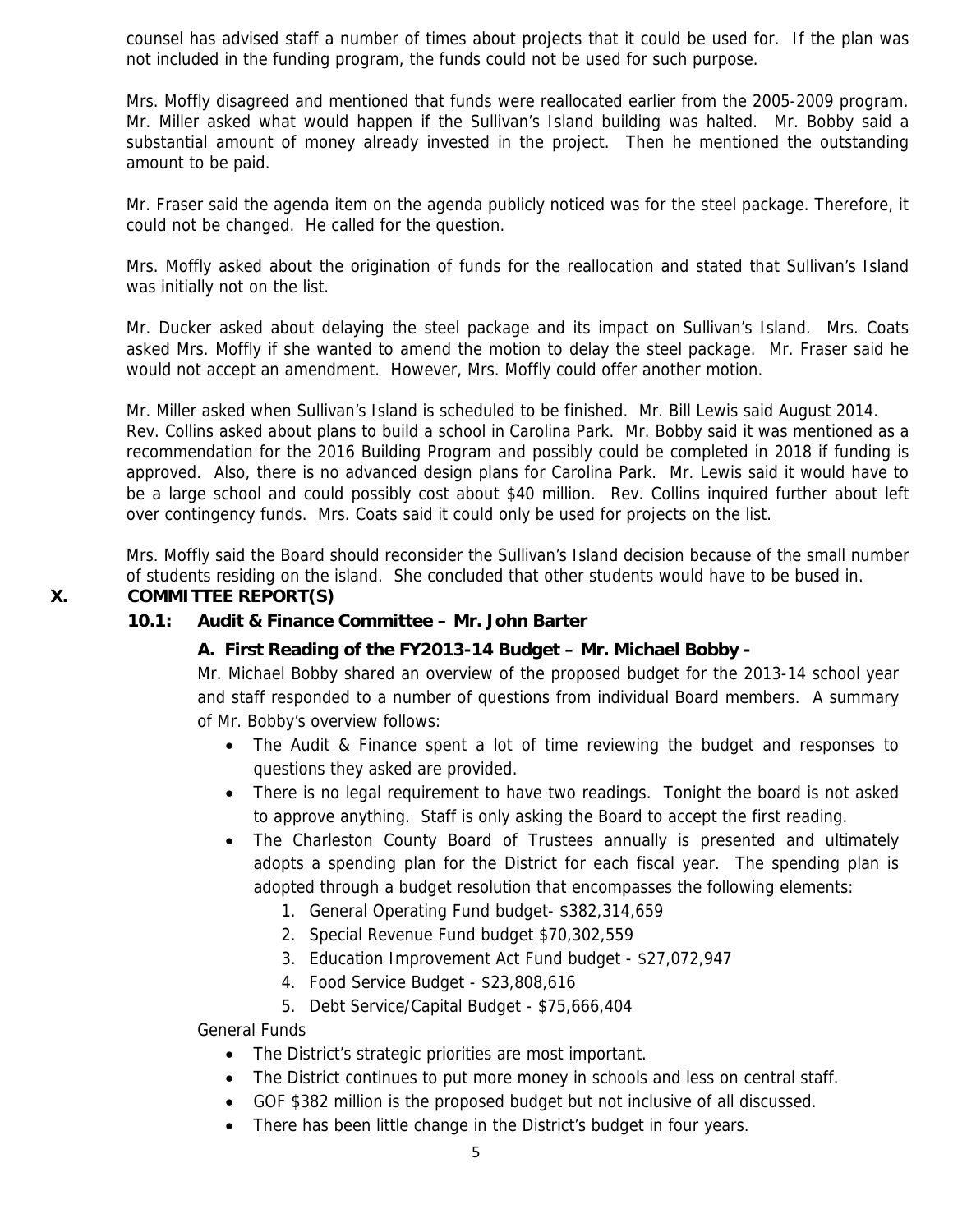- Last year staff received a 2% Cost of Living increase and funds were spent for the Literacy project.
- Anticipation of using Fund Balance and \$4 million is non-recurring.
- Mr. Bobby said funds would be reduced at grades 7-9 because of the academic work being done at a lower grade level.
- Staff is considering reducing the Renaissance School and Professional Development to fund the Cost of Living increase proposed.
- Strategic Initiative for Large School Allocations a small amount is included in the budget.
- Cost of Living Increase at 2% is being considered
- School Improvement Grant at NCHS and Morningside would be reduced going forward. That amount is primarily used for staffing and it allows them to do things they wouldn't otherwise be able to do.

## **Special Revenue** – pg 77-81

- Title I budget decreased by 10% and there are budget decreases.
- School Improvement Grants for North Charleston HS and Morningside MS decreased
- SIG grant decrease
- Mr. Bobby shared an illustration of what happens with staff positions if revenue stays the same or decrease.
- The one cent sales tax did not quarantee that property taxes would never increase.

## **Capital Budget**

- Beyond Base Budget----------------
- Investing in our people, especially teachers
- Supporting expansion of literacy academies
- Alternative Education

## **Other Topics Covered**

-Mr. Bobby shared scenario of what could be done with \$5 million.

-Follow up to First Reading

-Cost Control Future

-Considerations FY15-FY15

Dr. McGinley said she supports the elimination of busing in zones. Decisions made this year would have ramifications next year when St. Johns, Burke, and Stall step down from SIG grant next year.

Mr. Fraser moved, seconded by Mr. Garrett, to accept the first reading of the Fiscal Year 2014 School District Budget. The vote was 8-0.

Rev. Collins requested a friendly amendment to accept the budget as a district and come back with options to increase funding for schools without tax increases. Mr. Fraser said a motion wasn't needed because it is included in all documents provided to the Board. Mr. Ascue said options for PreK, Low Country Tech, etc. Mr. Fraser said a motion wasn't needed. Mr. Barter said the motion is consistent with the email received from Dr. McGinley and said there is a need to look at programs that are not working.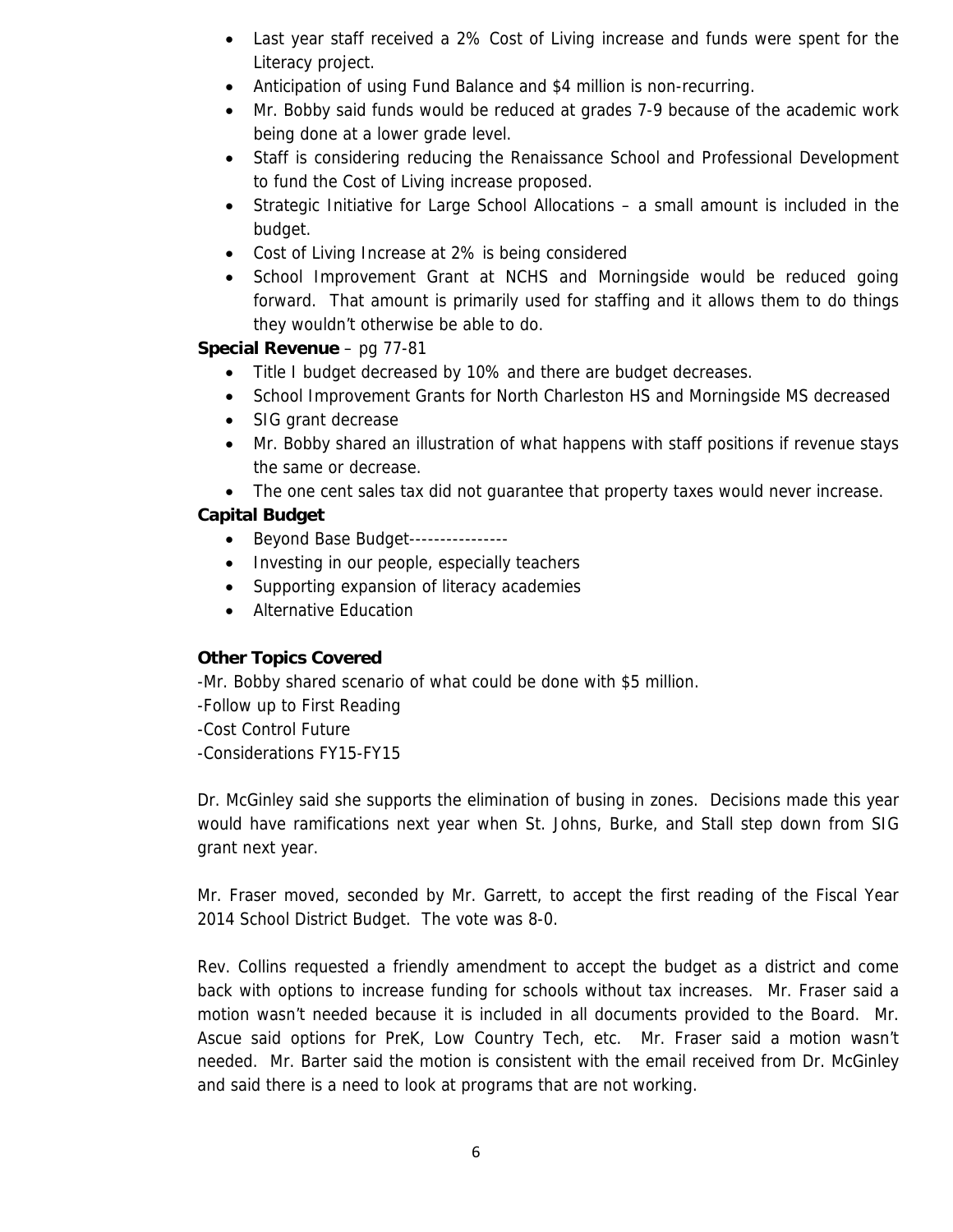Dr. McGinley said she is committed to coming back with all the reductions that could be identified but she is doubtful that it would be equivalent to what is needed.

Mr. Ducker said during discussion at the upcoming board workshop the Board would look at other things and staff would be asked to provide amounts.

- **10.2: Policy Committee Mr. Chris Fraser**
- **10.3: Strategic Education Committee Mr. Michael Miller**
	- **A. Strategic Education Committee Update**

# **XI. POTENTIAL CONSENT AGENDA ITEMS**

**11.1: A. Sullivans Island Elementary School – Early Steel Package – Mr. Michael Bobby**  NOTE: This item was moved up on the agenda during the Adoption of the Agenda and is listed after the Management and CAE Reports.

# **B. East Cooper Montessori Charter School – Move – Mr. Michael Bobby**

Mr. Garrett moved, seconded by Mr. Fraser to approve the recommendation for staff to work forward with the partnership agreement between East Cooper Montessori Charter School and Charleston County School District enabling the charter school to utilize the old Laing School Building (2213 Highway 17 North, Mt. Pleasant, SC 29464) opening initially in the fall of 2014-2015 with phased plan to expand into middle school in future years, with final approval from the Board. The vote was 8-0. Note Mrs. Moffly left before the Board voted on this item.

Mr. Barter expressed his support but urged everyone to consider the precedence it would be setting in considering this partnership because other schools may ask for the same considerations. He suggested good dialogue and discussion be considered beforehand.

Rev. Collins said the precedence was also an issue for him and he is concerned about how other requests would be considered.

Mrs. Coats inquired about what the Board was asked to approve at this time. Mr. Bobby said the only intent is for the Board to give direction to staff to work through the details to come at a future date to look at financial ramifications, future considerations, etc.

Mr. Miller said that perception is not reflected in the written documents the Board received. He expressed skepticism and said the District may be opening a door they may not be able to close. He suggested the Board proceed with caution moving forward.

Mr. Ducker said the Montessori program would work well with the Zone Concept established as a need in that district. Mr. Ascue agreed and said the people are watching what is being done in District 2. Also he said Montessori has a great track record and this partnership would address the need for a Montessori school and seats in Mt. Pleasant.

Mr. Fraser said it's a unique situation and the agreement addresses Montessori training needs in the district and addresses space issues.

Dr. McGinley expressed her appreciation for concerns about precedence it would set. She will bring a report to the Board on details about what the district is getting in return.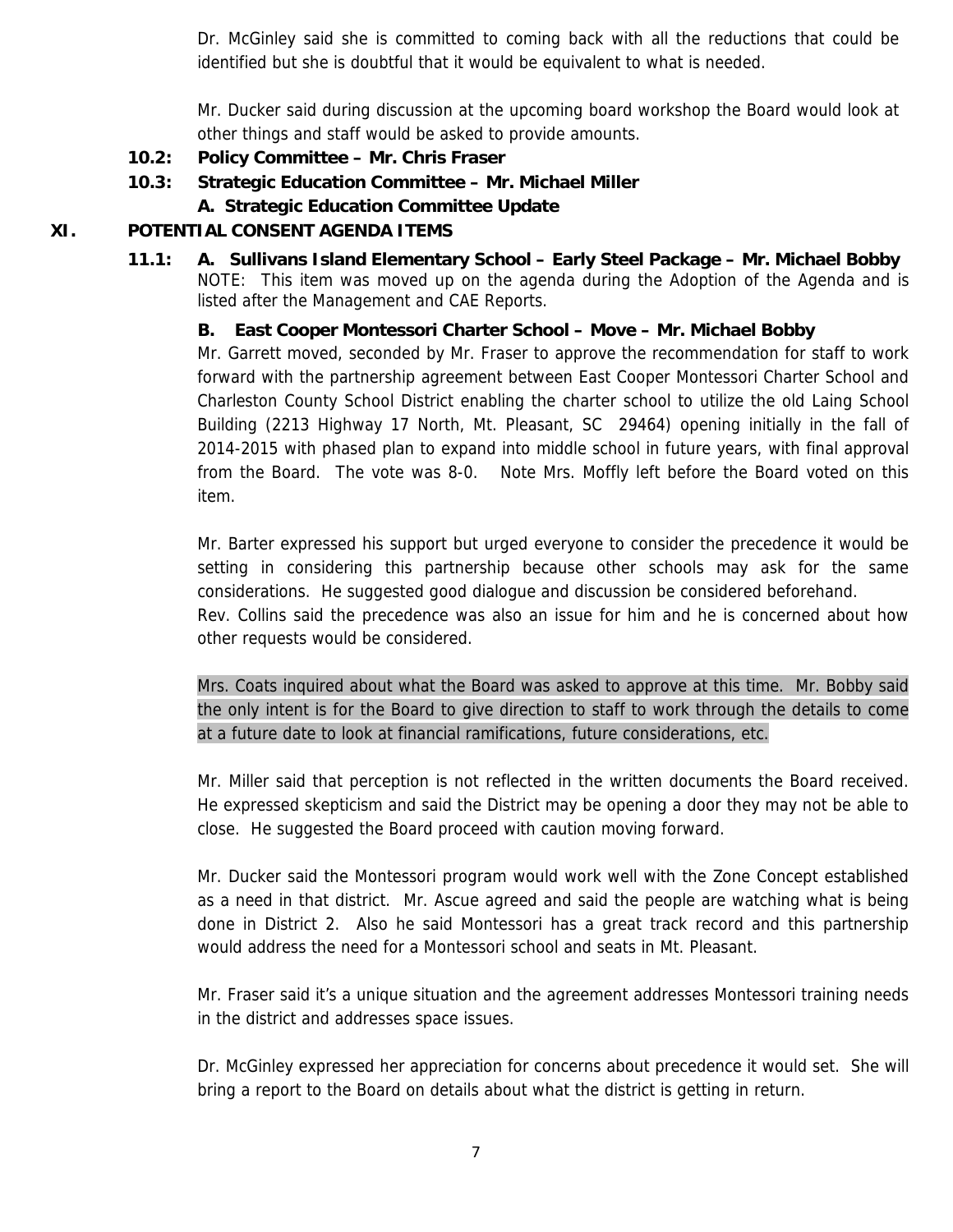#### NOTE: Mrs. Moffly left the meeting at 6:54pm

#### **C. Memminger School of Global Studies IB Proposal**

The board will discuss the IB proposal at Memminger.

Mr. Garrett announced the community meeting scheduled to be held this week. He also said the Strategic Committee will meet soon to discuss the IB Proposal for Memminger. He asked Dr. Turner to confirm survey information. Dr. Turner also responded to questions from Rev. Collins about reaching out to parents. She said they would do a call out and she would work with Dr. Nelson for a door to door notice to parents. Also, information was sent home to parents with students. Mr. Ascue asked about progress made with current parents. Mr. Ducker asked about reaching out to parents that live in the neighborhood that are sending their kids to other schools. Dr. Turner said they were working to get the info out to them also.

Mr. Garrett said he appreciates the attention given to current students there and improving their performance.

Rev. Collins said he would have preferred making the IB decision after students returned to the school to see if it is something they like. He requested the notes and minutes from meetings be provided on Friday.

Mr. Barter requested the district also provide zone context and what is being done in the other three zones.

Mrs. Coats said this item would be on the June  $24<sup>th</sup>$  agenda.

#### **XII. NEW BUSINESS**

#### **12.1 A. Possible Board Workshop June 17, 2013**

Mrs. Coats led the discussion of having a Board Workshop on June 17, 2013 from 4:00pm to 6:00pm and have the June  $19<sup>th</sup>$  meeting to discuss the 2013-14 budget.

Mr. Barter didn't feel the meeting was needed because of coverage given at the Audit & Finance Committee meetings. He added that the presentation made tonight should answer most questions.

Mr. Ascue said option is to allow individual board members and the public to thoroughly listen and get questions answered.

Mr. Ducker suggested the June  $17<sup>th</sup>$  meeting be optional if individual board members feel the need to ask questions. Mr. Bobby said he would be available. No presentations would be done.

Rev. Collins said someone should be available to answer questions. He only needs Mr. Bobby to answer questions for a couple of hours, not five. Mrs. Coats said other board members also have questions.

Mr. Garrett asked if he should bring his priorities for budget at those times. Mrs. Coats confirmed.

Mrs. Coats also announced the cancellation of the Special Called 6/11/13 meeting. Also, she requested staff send out a meeting notice for two Board workshops on 6/17/13 and 6/19/13